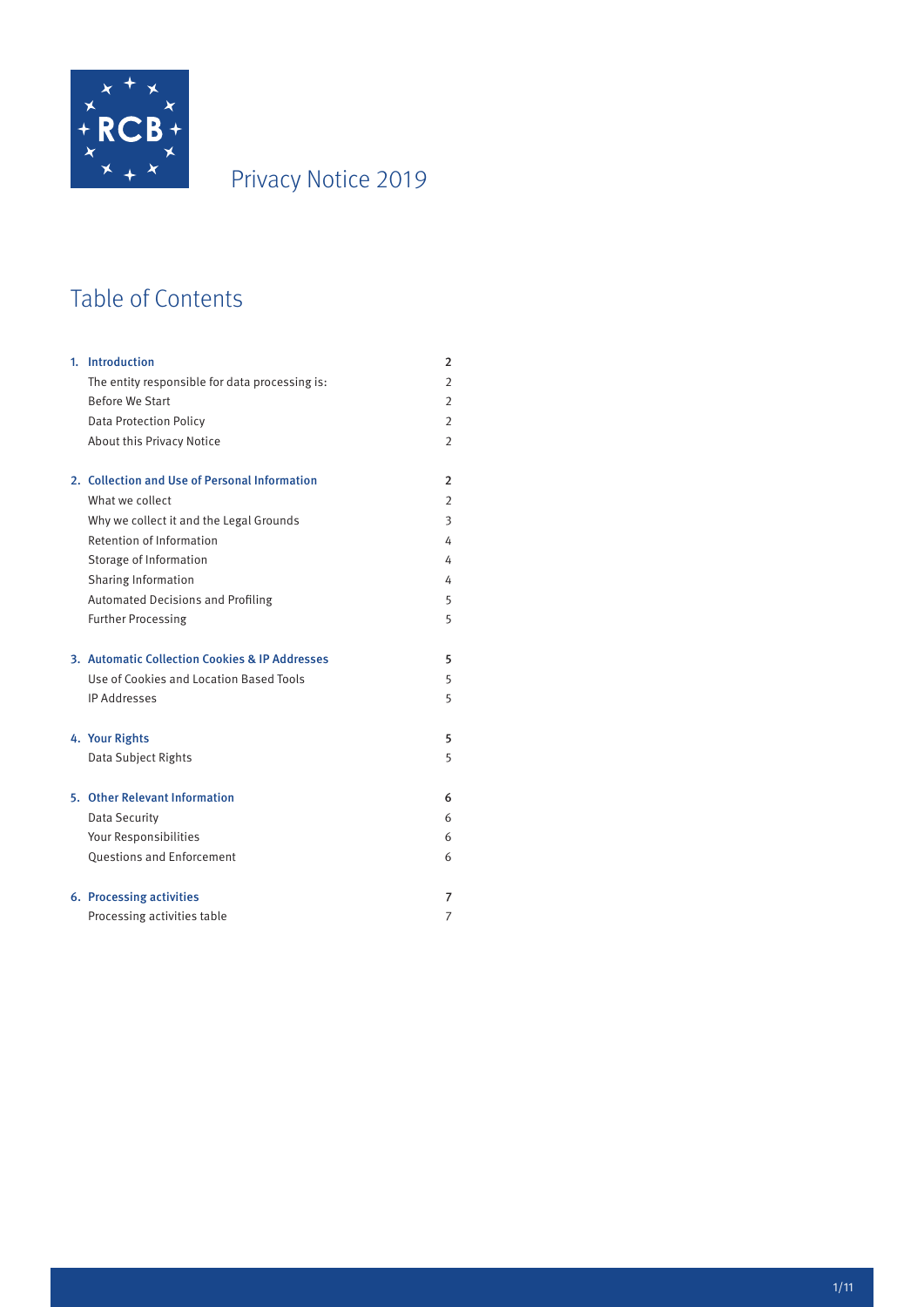# 1. Introduction

The entity responsible for data processing is: RCB Bank Ltd Registration No.: HE 72376 2, Amathountos Street., P.O. Box 56868, 3310 Limassol, Cyprus Tel.: +357 25 355 722 Fax: +357 25 342 192 Email: rcb@rcbcy.com You can also contact our Data Protection Officer at: 2, Amathountos Street., P.O. Box 56868, 3310 Limassol, Cyprus Email: dpo@rcbcy.com

# Before We Start

RCB Bank Ltd ("RCB" or the "Bank") is dedicated to protecting the confidentiality and privacy of information entrusted to it. As part of this fundamental obligation, RCB is committed to the appropriate protection and use of personal information (sometimes referred to as "personal data"). In this document, "we", "us" and "our" refer to RCB. Any reference to "you", "your" and "Data Subject" refers to any individual who may have provided any personal data to us for any purpose, such as a client/customer, potential customer, investor, guarantor, supplier, visitor, etc. We do not disclose your information to anyone, other than as set out in this Privacy Notice (the "Notice").

This Notice sets out our current policies and demonstrates our commitment to privacy. RCB provides financial products and services through its online systems/sites and at branches located in Cyprus and Luxembourg. We may also collect customer information through our representative offices located in London and Moscow. Privacy and personal data protection principles are applied based on this Privacy Notice at all relevant locations where hosting and processing of information takes place.

Generally, our intent is to collect personal information provided by individuals so that we can offer products and services for specific and legitimate purposes. Please review this Privacy Notice to learn more about how we collect, use, share and protect the personal information that we obtain. Since our Privacy Notice may change at any time you will be receiving an update notification and your continued access to or use of our services will mean that you agree to the changes.

# Data Protection Policy

RCB's Privacy Notice applies to personal information held by RCB as a data controller and as described in this Privacy Notice. The Notice explains what information we collect about our customers, how we use that information, who we share it with, and under what circumstances we may share it and what steps are taken to make sure it stays private and secure.

It is important to know that the Notice continues to apply after the customer agreement with RCB ends and it covers any products or services customers have with RCB, including, for example, deposit accounts, savings accounts, loans, credit cards and investments, retail financing, commercial financing and payment services. This Notice should be read alongside the relevant product terms and conditions provided under each customer agreement, as these may include sections relating to the use and disclosure of information that also apply. In addition, some of the links on RCB websites may lead to other non-RCB websites with their own data protection policies, which may be different to this Notice. Customers will need to ensure that those policies are acceptable to them prior to using those other sites.

#### About this Privacy Notice

As clearly stated, RCB takes the privacy of information seriously and we ask that you read this Privacy Notice carefully as it contains important information on:

- · The personal information we collect about you (What we Need);
- · What we do with your information (Why we Need it and What we Do with it);
- · Who your information might be shared with; and
- · What your rights are.

#### 2. Collection and Use of Personal Information

#### What we collect

We obtain personal information about you - for example, to fulfill your request and to provide the requested and/or agreed services. In some cases, you may have previously provided your personal information to RCB (if, for example, you are a former customer or have had an established agreement or contract with RCB). By submitting personal information to RCB, you are also acknowledging that RCB may use this information in accordance with this Privacy Notice. Your personal information is not used for purposes other than those listed in this document, unless we obtain your permission, or unless otherwise required by law. In general we collect and generate the following information:

- · Personal identifying information (e.g. name, date and place of birth);
- · Individual personal contact details (e.g. address, email address, landline, fax and mobile numbers);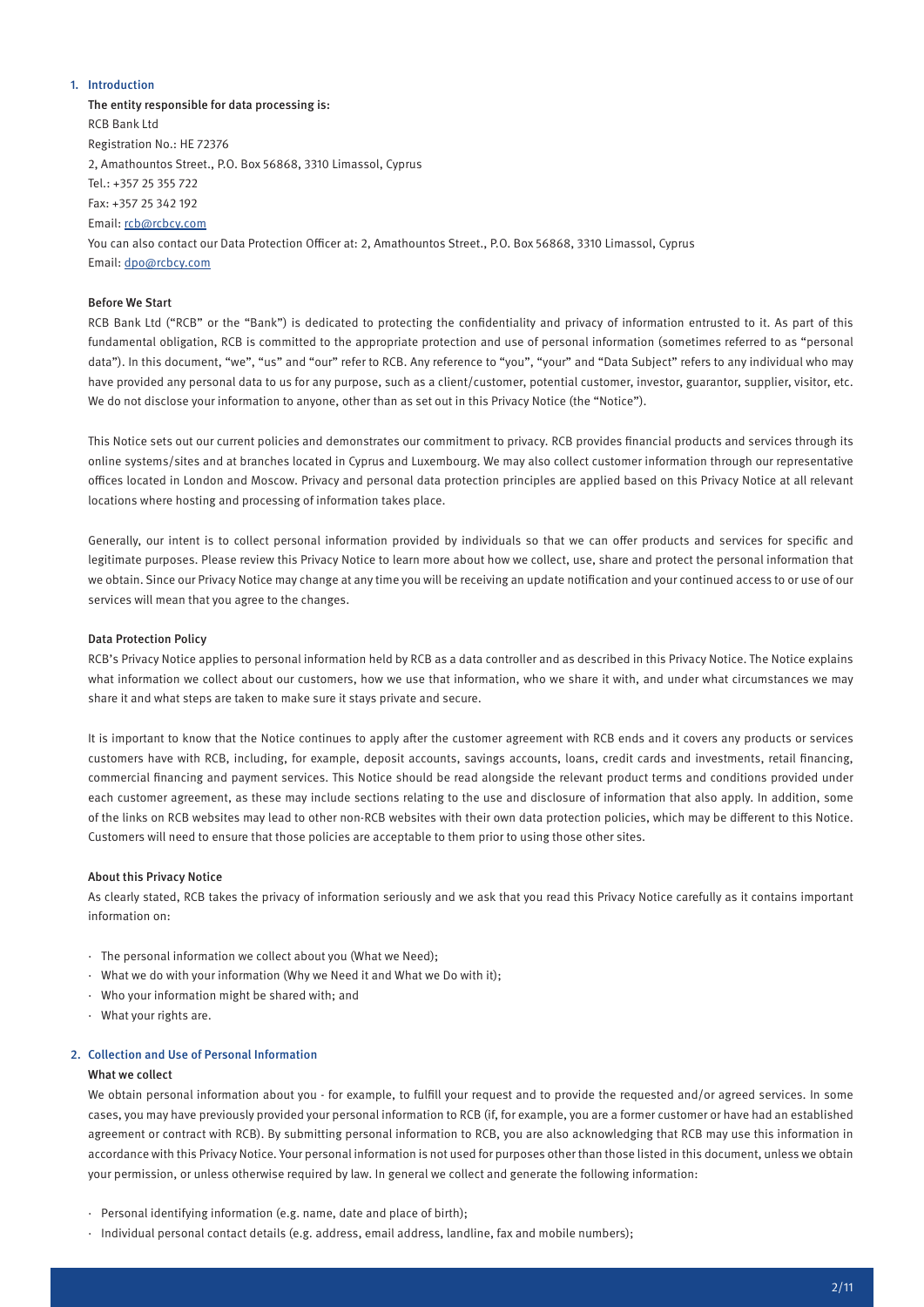- · Identity information (e.g. passport, national ID card and nationality);
- · Market research (e.g. information and opinions voluntarily expressed when participating in market research);
- · User authentication login and subscription data (e.g. login credentials for online banking and mobile banking apps);
- · Financial information (e.g. wealth, income);
- · Information about the ways you interact with RCB (e.g. channels used, transaction history, ATM usage, geographic information, software used and information concerning your complaints);
- · Any information received from external authoritative registers required for compliance purposes;
- · Marketing and promotional information (e.g. details of the services and your preferences);
- · Cookies and similar technologies used to remember your preferences and to provide tailored content;
- · Risk rating information (e.g. credit risk rating and transactional behavior);
- · Background review data (e.g. due diligence checks, sanctions and anti-money laundering ("AML") checks);
- · Data or records of correspondence related to relevant exchanges of information (e.g. emails);
- · Information to fulfill regulatory obligations (e.g. transaction details, user activity);
- · Information from other entities (e.g. relevant transaction information);
- · Information from third parties providing information to identify and manage fraud;
- · Closed circuit television (CCTV) in and around RCB facilities (these may collect photos or videos of you);
- · Voice recorded through voice call enquiries made to RCB Call Center;
- · Other information about you that is provided by filling in forms or by communicating with us, whether face-to-face or via other available channels (e.g. by phone, email, online).

In addition to the above, we may view other information including information you have made publicly available, either online or otherwise. However, we do not store such information.

# Why we collect it and the Legal Grounds

RCB generally collects only the personal information necessary to fulfill your request and to provide the requested and/or agreed services. Where additional, optional information is sought, you will be notified of this at the point of collection. The applicable law allows us to process personal information, as long as we have a ground under the law to do so. It also requires us to tell you what those grounds are. As a result, when we process your personal information, we will rely on one of the following processing conditions:

- · Performance of a contract: this is when the processing of your personal information is necessary in order to perform our obligations under a contract but also to be able to complete our acceptance procedure so as to enter into a contract;
- · Legal obligation: this is when we are required to process your personal information in order to comply with a legal obligation, such as keeping records for complying with any tax obligations, regulatory purposes, or providing information to a public body or law enforcement organization;
- · Legitimate interests: where necessary, we may process information about you where there is a legitimate interest for us or a third party in pursuing commercial and business interests, except where such interests are overridden by your interests, fundamental rights and freedoms; or
- · Your consent: we may occasionally ask you for specific permission to process some of your personal information for some or more specific purposes, and we will only process your personal information in this way if you agree to us doing so. You may withdraw your consent at any time either electronically by following the relevant instructions included in each communication or unchecking the relevant checkbox (whichever applicable), or by submitting the withdrawal of consent form available at our branches.

RCB only collects special categories of personal data ("sensitive information") when the relevant individuals have explicitly provided us with their consent. Sensitive information according to the EU General Data Protection Regulation("GDPR") includes, for example, personal information regarding a person's racial or ethnic origin, political opinions, religious or philosophical beliefs, or trade union membership, genetic data, biometric data, health, sex life and sexual orientation. Please use your discretion when providing sensitive information to RCB, and do not, under any circumstances, provide sensitive information to RCB, unless you thereby consent to RCB's use of that information for its legitimate business purposes and to the transfer and storage of such information in RCB databases. If you have any questions about whether the provision of sensitive information to RCB is, or may be, necessary or appropriate for particular purposes, please contact RCB at rcb@rcbcy.com.

In general, we process, transfer and disclose personal information to:

- · Verify your identity (e.g. for authentication or for anti-money laundering procedures);
- · Provide services and delivery of products (including via online platforms);
- · Provide alerts and notifications;
- · Process your instructions or carry out transactions;
- · Perform data analytics and understand your preferences and how you use the provided services;
- · Use technology to assist in decision making;
- · Keep a record of correspondence (e.g. to check instructions given or to enhance service quality);
- · Meet compliance and legal obligations, such as to comply with global tax transparency requirements ("FATCA" and "CRS");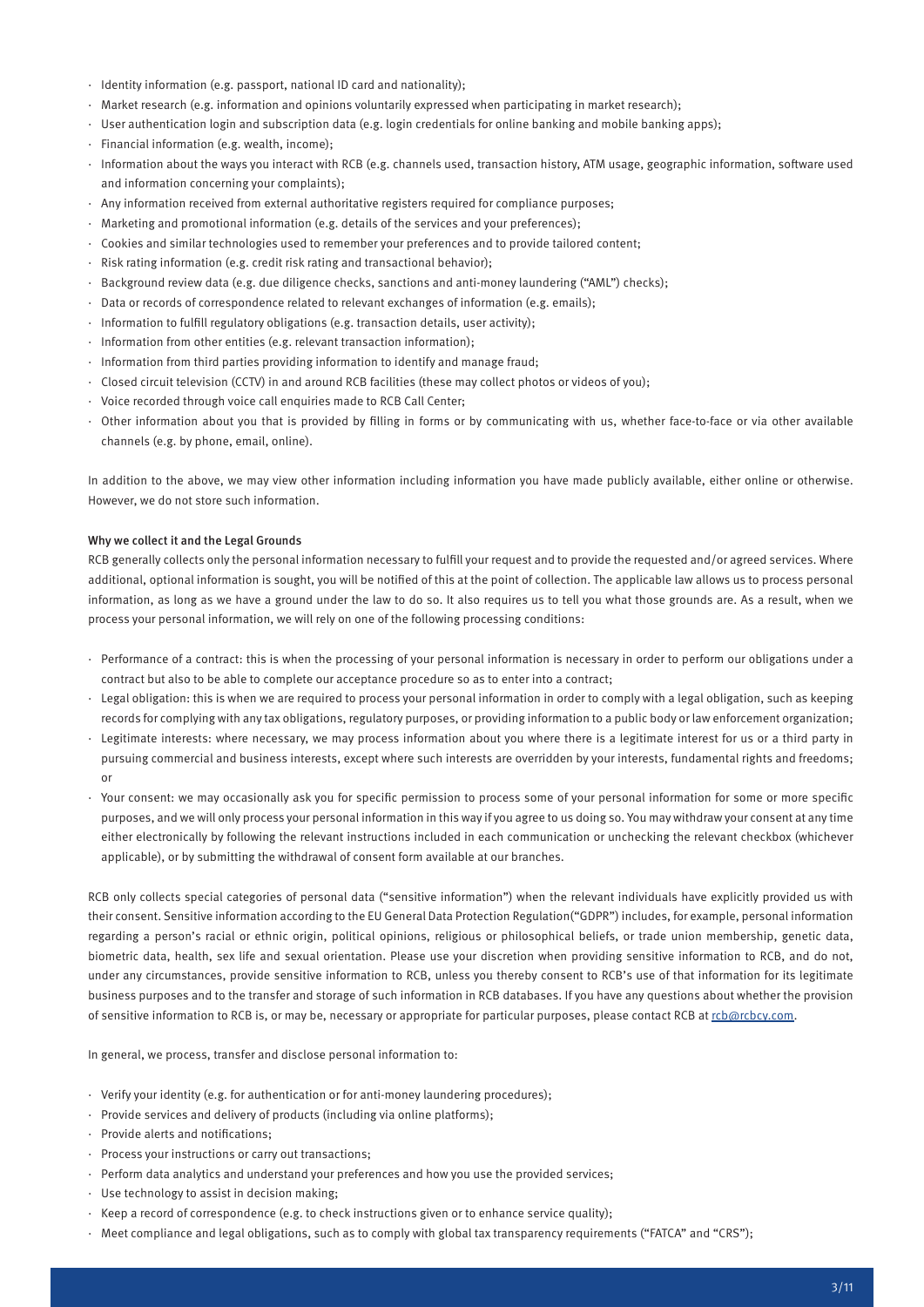- · Manage our relationship with you (including any marketing activities you agree to);
- · Collect outstanding amounts owed to RCB;
- · Obtain reports of problems relating to online services (e.g. with the RCB sites or Mobile applications);
- · Perform credit checks and obtain or provide credit references;
- · Enforce or defend the rights of RCB;
- · Support internal operation and administration (e.g. product development, audit, credit and risk management);
- · Complete surveys that we use for research purposes, although you do not have to respond to them;
- · Perform risk management activities;
- · Detect illegal activity;
- · Ensure security and business continuity;
- · Manage service quality and improve products;
- · Correspond with third parties (e.g. surveyors, valuators, intermediaries).

# Retention of Information

In the event that you cease to be a client of the Bank, according to our Data Retention Policy, and in compliance with Directives 1/2017 and 2/2017 issued by the Personal Data Commissioner, we shall retain your data for a period of up to ten (10) years. For the first eight (8) years, the data will be retained and be easily accessible on a need to know basis to authorised Bank officers. Following the expiration of the eight year period, and provided no legal proceedings or other investigations from a public office of the Republic have commenced, the data shall be archived in such a manner that they are kept separately from other data, and access to them shall be restricted. In the event that there are legal proceedings or investigations in connection with your data retained by us, we note that we shall retain your data for ten years from the date of resolution and/ or completion of any such legal proceedings or investigations. This allows us to comply with legal and regulatory requirements or fulfill our legitimate purposes such as managing your account and dealing with any disputes that may arise, respond to queries or complaints, fighting fraud and financial crime, responding to requests from regulators, etc.

After expiration of any of the aforementioned periods as applicable, your personal data will be irreversibly destroyed. If we do not need to retain information for this period of time, we may destroy, delete or anonymise it earlier. Any personal data held by us for marketing and service update notifications will be kept by us until you notify us that you no longer wish to receive such information.

If your application to become our client is rejected and/or you withdraw your application, we shall retain your data for six months from any such rejection and/or withdrawal.

#### Storage of Information

The data that we collect from you may be transferred to, and stored at, a destination outside the European Economic Area ("EEA"). The data may also be processed by staff operating outside of the EEA who work for RCB or for one of our third party service providers. Such staff may be engaged in, among other things, the fulfilment of your instructions, the processing of your payment details and the provision of support services. By submitting your data, you agree to this transfer, storing and/or processing. We will take all reasonably necessary steps to ensure that your data is treated securely and in accordance with this Privacy Notice. We maintain security standards and procedures with a view to preventing unauthorized access to data by anyone, including our staff. We use technologies (e.g. data encryption, firewalls) to protect the security of data in transit and data at rest by following a risk based approach. All RCB staff and related third parties are required to observe our privacy standards and are subject to compliance audits by RCB.

#### Sharing Information

We do not share personal information with unaffiliated third parties, except as necessary for our legitimate professional and business needs, to carry out your requests, and/or as required or permitted by law. These include:

- · Service providers: RCB works with reputable partners and service providers processing your personal information on our behalf where required. RCB will only transfer personal information to them when they meet our standards set in our Third Party Information Security Policy on the secure processing of data. We only share the personal information necessary for providing their services;
- · Courts, law enforcement or regulatory bodies: RCB may disclose personal information in order to respond to requests of courts, government or law enforcement entities or where it is necessary to comply with applicable laws, court orders or rules, or government regulations;
- · Audits: disclosures of personal information may also be needed for internal or external audits and/or to investigate or respond to a complaint or security threat.

In addition, RCB may transfer certain personal information outside of the EEA to external entities working with us or on our behalf for the purposes described in this Privacy Notice (e.g. in order to provide you with products or services you requested, or due to public or legal duty to do so). RCB will not transfer the personal information you provide to any third parties for their own direct marketing use.

Such information may be transferred and disclosed to authorities, law enforcement, government, payment recipients, beneficiaries, intermediaries, nominees, clearing houses, agent banks, fraud prevention agencies, debt recovery agencies, third party introducers, guarantee providers, other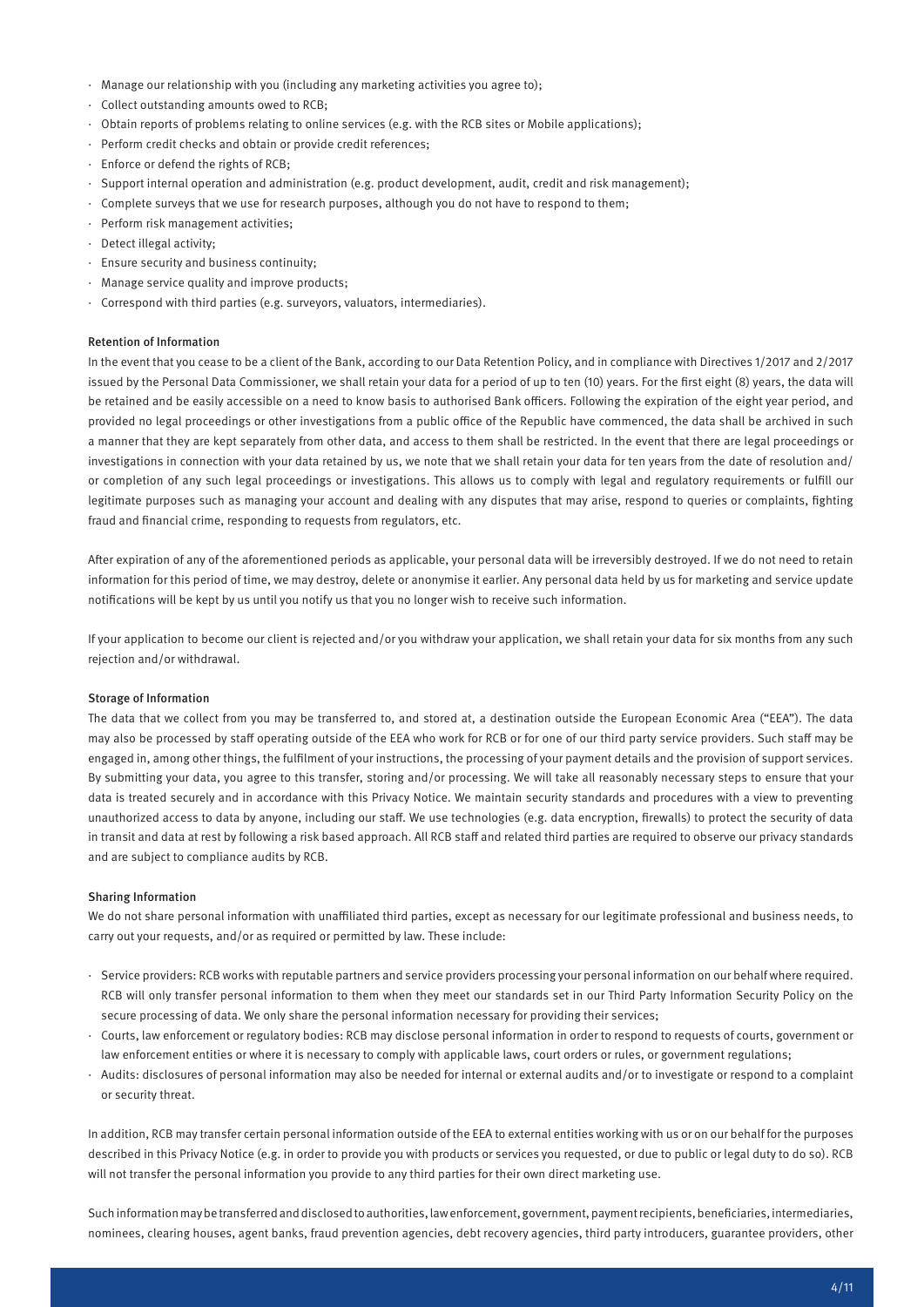financial institutions, lenders and holders of security over any property relevant to RCB, tax authorities, credit reference agencies, payment service providers, fund managers, technology providers, support service providers, anyone who provides instructions or operates any of your accounts on your behalf (e.g. by Power of Attorney), etc. We may also share aggregated or anonymised information with partners such as research groups, universities or advertisers.

#### Automated Decisions and Profiling

We sometimes use systems to make suggestions or assist in decisions, including profiling, based on personal information we have, or that we are allowed to collect from other authorised sources, about you. This helps us ensure our decisions are quick, fair, efficient and correct, based on what we know. These automated processes can affect the products, services or features we may offer you now or in the future. The types of automated decisions we make may include:

- · Tailored Products and Services: We may place you in groups with similar customer segments. We use these to study and learn about our customers' needs, and to make decisions based on what we learn. This helps us to design products and services for different customer segments, and to manage our relationships with them;
- · Detecting fraud: We use your personal information to help us decide if your personal accounts are potentially used for fraud, money-laundering or terrorist financing or if you are under international sanctions. We may detect that an account is being used in ways that fraudsters work or in a way that is unusual for you or your business. If we think there is a risk of fraud, we may stop activity on the accounts or refuse access to them;
- · Approving credit: We use systems to assist us in deciding whether to lend money to you when you apply for credit such as a loan. This is called credit scoring which uses past data to assess how you are likely to act while paying back any money you borrow.

#### Further Processing

We sometimes process personal data for purposes other than those for which the personal data were initially collected where the processing is compatible with the purposes for which the personal data were initially collected. In order to ascertain whether the processing for another purpose is compatible with the purpose for which the personal data were initially collected, we take into account:

- · Any link between the original and intended further processing;
- · The context in which data have been collected (in particular your reasonable expectations based on our relationship);
- · The nature of the data;
- · The possible consequences of the intended processing;
- · The existence of appropriate safeguards.

Where you have given your consent or the processing is based on the law we are allowed to further process the personal data irrespective of the compatibility of the purposes.

Where we intend to process the personal data for a purpose other than that for which they were collected, we will provide you, prior to that further processing, with information on that other purpose and other necessary information.

### 3. Automatic Collection Cookies & IP Addresses

### Use of Cookies and Location Based Tools

In some instances, RCB and its service providers use cookies and other technologies to automatically collect certain types of information when you visit RCB websites. The collection of this information allows RCB to customize your online experience, as well as to improve the performance and security, usability and effectiveness of RCB's online presence, and to measure the effectiveness of marketing activities. We may collect information about your computer or mobile device, including where available operating system and browser type, for system administration or for website optimisation and analytics purposes.

When you visit our website, a notification banner will appear requiring your consent to the collection of cookies. If you consent, your device will be tracked to allow the performance of the activities outlined above and comprehensively described in our Cookie Policy available at www.rcbcy.com/en/cookies-management/.

#### IP Addresses

An IP address is a number assigned to your computer whenever you access the internet. It allows computers and servers to recognize and communicate with one another. IP addresses from which visitors appear to originate may be recorded for IT security and system diagnostic purposes. This information may also be used in aggregate form to conduct web site trend and performance analysis.

#### 4. Your Rights

#### Data Subject Rights

RCB may ask for your permission for certain uses of your personal information, and you can agree to or decline those uses. If you opt-in for particular services or communications, such as an e-newsletter or marketing material, you will be able to unsubscribe at any time by following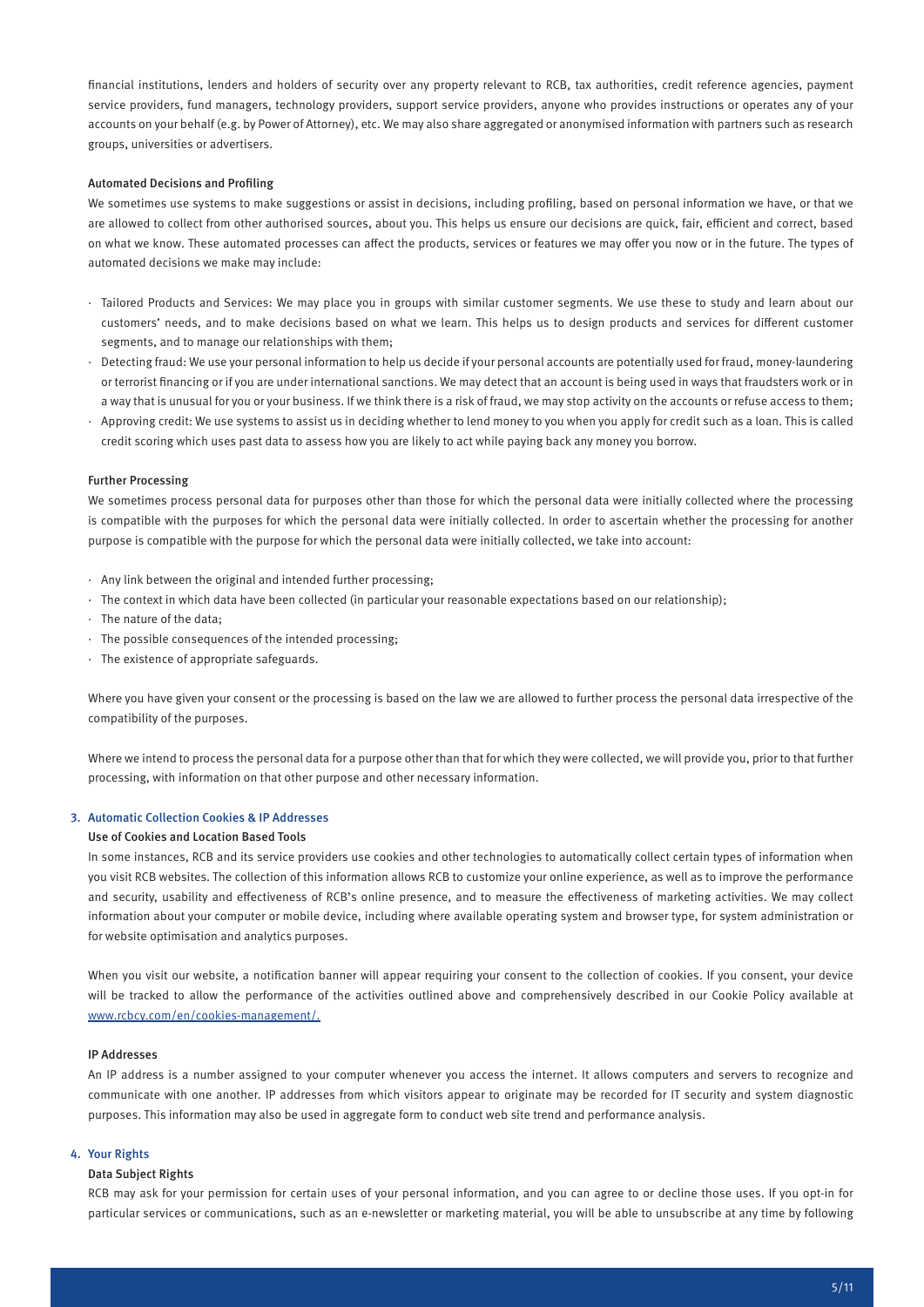the instructions included in each communication. If you decide to unsubscribe from a service or communication, we will try to remove your information promptly, although we may require additional information before we can process your request.

In general, if you have submitted personal information to RCB, you have the following rights:

- · The right to access information about you and to obtain information about how it is processed;
- · The right to request that your information is corrected if it is inaccurate or incomplete;
- · The right to request that your information is erased (depending on the circumstances and agreements in place). We may continue to retain your information if another legitimate reason for doing so exists. You have the right to have you personal data erased if:
	- The personal data is no longer necessary for the purpose for which it was originally collected or processed;
	- RCB is relying on consent as the lawful basis for holding the data, and you withdraw your consent;
	- RCB is relying on legitimate interests as the basis for processing, you object to the processing of your data, and there is no overriding legitimate interest to continue this processing;
	- RCB is processing the personal data for direct marketing purposes and you object to that processing;
	- RCB has processed the personal data unlawfully (i.e. in breach of the lawfulness requirement);
	- It has to be done to comply with a legal obligation;
	- RCB has processed the personal data to offer banking services to a child.
- · The right to object to the use of your personal data where RCB is relying on legitimate interest as the basis for processing. However, RCB may continue to use your personal data, despite your objection, where there are compelling legitimate grounds to do so or we need to use your personal data in connection with any legal claims;
- · The right to request that we restrict the processing of your information if the information provided to RCB is not accurate, the processing is unlawful and your request for erasure is opposed or when we no longer need your data for the purpose of processing but they are required by you for the establishment, exercise or defence of legal claims;
- · The right to withdraw your consent to our processing of your information (depending on the circumstances and agreements in place). We may continue to process your information if another legitimate reason for doing so exists;
- · The right to receive certain information you have provided to us in an electronic format and/or request that it is transmitted to a third party. This applies when:
	- The lawful basis for processing this information is consent or for the performance of a contract;
	- The processing is carried out by automated means.
- · The right to lodge a complaint with the Data Protection Commissioner if you think that RCB has not processed your personal data in accordance with data protection legislation.

You can exercise your rights by contacting us using the details set out in the "Questions and Enforcement" section of this document. We will make all reasonable and practical efforts to comply with your request within one month, if it is consistent with applicable laws and regulations. Otherwise, we will request for an extension to the abovementioned period or we will inform you of our refusal along with the relevant justifications.

#### 5. Other Relevant Information

#### Data Security

RCB has security policies and procedures in place to protect personal information from unauthorized access, loss, misuse, alteration, or destruction. Despite our best efforts, security cannot be guaranteed against all threats. To the best of our ability, access to your personal information is limited to those who have a need to know. Those individuals who have access to the data are required to maintain the confidentiality of such information. A series of technology and Cyber Security platforms and solutions are utilized to protect data within the RCB environment including, but not limited to perimeter security mechanisms, end point security mechanisms, encryption, etc.

#### Your Responsibilities

You are responsible for ensuring that the information provided to RCB on your behalf is accurate and up to date, and you must inform us if anything changes as soon as possible. If you provide information for another person on your account, you must direct them to this Notice and ensure they also agree to us using their information as described in it.

#### Questions and Enforcement

RCB is committed to protecting the privacy of your personal information. If you have questions or comments regarding the processing of your personal information, please contact us at rcb@rcbcy.com or visit one of our branches. You may also use this contact information to communicate any concerns you may have regarding compliance with our Privacy Notice.

If you are not satisfied with the response you receive, you may escalate your concern to our Data Protection Officer at dpo@rcbcy.com or the Data Protection Commissioner by visiting their website at www.dataprotection.gov.cy.

This Privacy Notice may be updated from time to time and the most recent version can be found at www.rcbcy.com.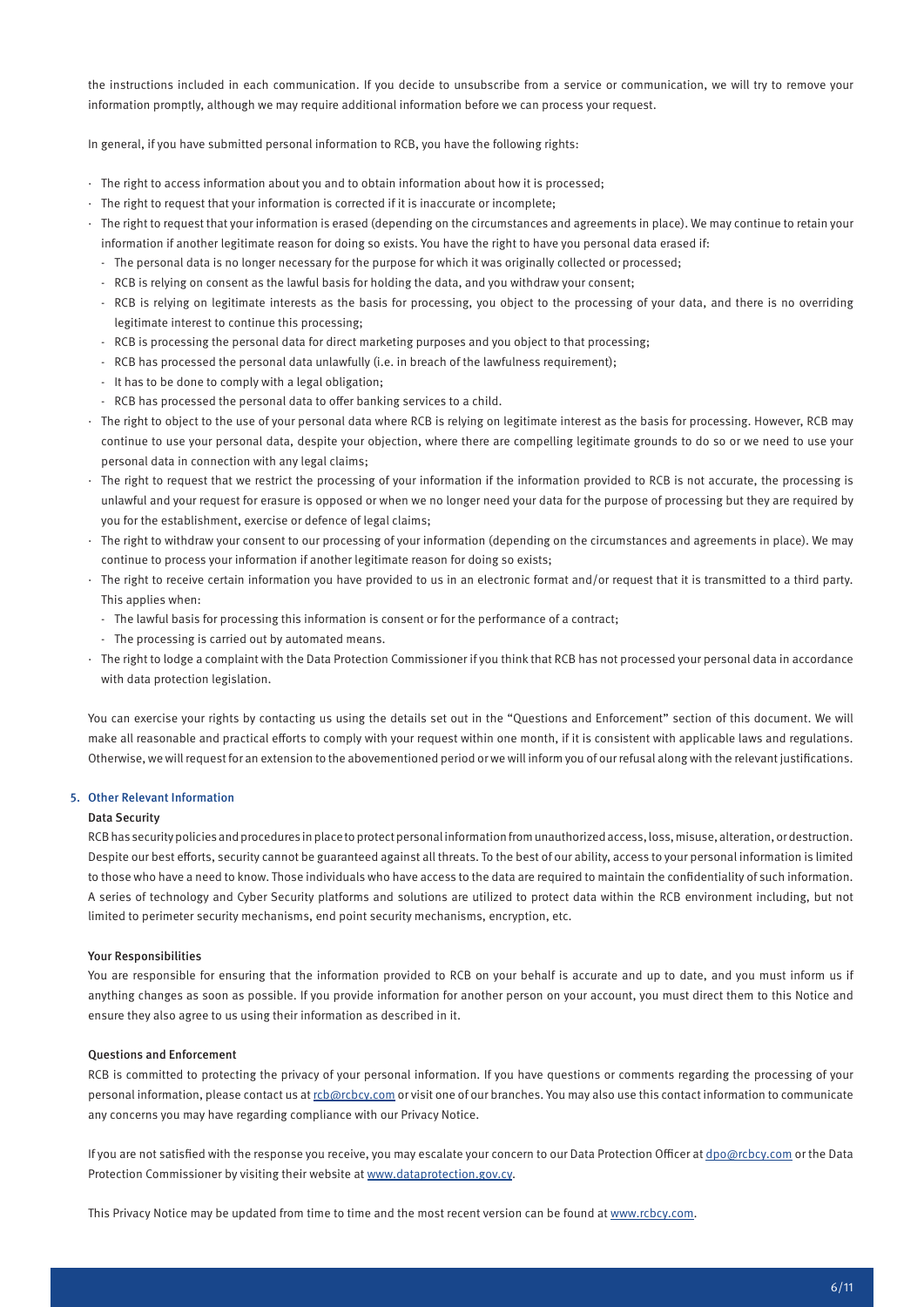# 6. Processing activities

# Processing activities table

The processing activities concerning personal data of our customers and other third parties are described below:

|     |                                                                                                                          | <b>Personal Information</b>                                                                                                                                        |                                                                                                         |                                                                    | <b>Transfer to third</b>                                                                                                                                                                                                                         |
|-----|--------------------------------------------------------------------------------------------------------------------------|--------------------------------------------------------------------------------------------------------------------------------------------------------------------|---------------------------------------------------------------------------------------------------------|--------------------------------------------------------------------|--------------------------------------------------------------------------------------------------------------------------------------------------------------------------------------------------------------------------------------------------|
| No. | <b>Process Activity</b>                                                                                                  | collected from<br>third parties                                                                                                                                    | Legal Groundi                                                                                           | <b>Recipients</b>                                                  | country and permitting<br>mechanism                                                                                                                                                                                                              |
| 1   | <b>Payment to Suppliers</b>                                                                                              |                                                                                                                                                                    | Necessary for the<br>performance of contract                                                            | S.W.I.F.T. SCRL ("SWIFT")<br>Beneficiary and<br>Intermediary banks | Worldwide - adequacy<br>decision under GDPR Article<br>45, derogations under GDPR<br>Article 49                                                                                                                                                  |
| 2   | Reports and information<br>provided to Regulatory and<br><b>Governmental Authorities</b>                                 |                                                                                                                                                                    | Legal Obligation <sup>1</sup>                                                                           |                                                                    |                                                                                                                                                                                                                                                  |
| 3   | <b>Internal Reporting</b>                                                                                                |                                                                                                                                                                    | Legitimate Interest (To<br>make informed decisions,<br>control risk, protect Bank<br>and client)        |                                                                    |                                                                                                                                                                                                                                                  |
| 4   | Cheques (Application,<br>Printing, Deposit, Clearing,<br>Stop payment, Collection,<br>Cancellation)                      | NCR Cyprus Ltd ("NCR"):<br>Payer name, account<br>number, signature Payee<br>name, bank, branch<br>Cheque number, amount,<br>status, date drawn, date<br>deposited | Necessary for the<br>performance of contract Comulti Printforms Ltd                                     | NCR Drawer/Drawee bank                                             |                                                                                                                                                                                                                                                  |
| 5   | Cheques (Reconciliation,<br>Destruction)                                                                                 |                                                                                                                                                                    | Legitimate interest (to<br>control risk, protect bank<br>and client by preventing<br>misuse of cheques) |                                                                    |                                                                                                                                                                                                                                                  |
| 6   | Central Information<br>Register for the Issuers<br>of Dishonoured Cheques<br>("CIR") (Collection, Process,<br>Reporting) | CIR: Name, ID/passport<br>number, Country of issue, Legal Obligation <sup>2</sup><br>date of listing or removed<br>from CIR                                        |                                                                                                         |                                                                    |                                                                                                                                                                                                                                                  |
| 7   | Credit/Debit Cards                                                                                                       |                                                                                                                                                                    | Necessary for the<br>performance of contract Altius Insurance Ltd                                       | JCC Payment Systems Ltd<br>("JCC") VISA/MASTERCARD<br>(Cyprus)     |                                                                                                                                                                                                                                                  |
| 8   | <b>Online Banking</b>                                                                                                    |                                                                                                                                                                    | Necessary for the<br>performance of contract                                                            |                                                                    |                                                                                                                                                                                                                                                  |
| 9   | <b>Merchant Acquiring</b>                                                                                                |                                                                                                                                                                    | Necessary for the<br>performance of contract                                                            | Melon Cyprus Ltd<br>OmniTouch Cyprus Ltd<br>VISA/MASTERCARD/AMEX   |                                                                                                                                                                                                                                                  |
| 10  | Investment Banking and<br>Treasury (Acceptance,<br>Transaction Execution)                                                |                                                                                                                                                                    | Necessary for the<br>performance of contract                                                            | SWIFT Recipient and<br>Intermediary banks                          | Worldwide - adequacy<br>decision under GDPR Article<br>45, derogations under GDPR<br>Article 49                                                                                                                                                  |
| 11  | <b>Investment Banking (Identity</b><br>disclosure, Categorization,<br>Monitoring)                                        |                                                                                                                                                                    | Legal Obligation <sup>3</sup>                                                                           |                                                                    |                                                                                                                                                                                                                                                  |
| 12  | Loans/Credits (Initiation,<br>Structuring, Recording,<br>Disbursement, Legal review<br>of loan documents)                |                                                                                                                                                                    | Necessary for the<br>performance of contract                                                            | External legal advisors                                            | Lithuania, Russia, BVI,<br>Dubai, Ukraine, Canada<br>(depending on customer's<br>location) - standard data<br>protection clauses under<br>GDPR Article 46.2, adequacy<br>decision under GDPR Article<br>45, derogations under GDPR<br>Article 49 |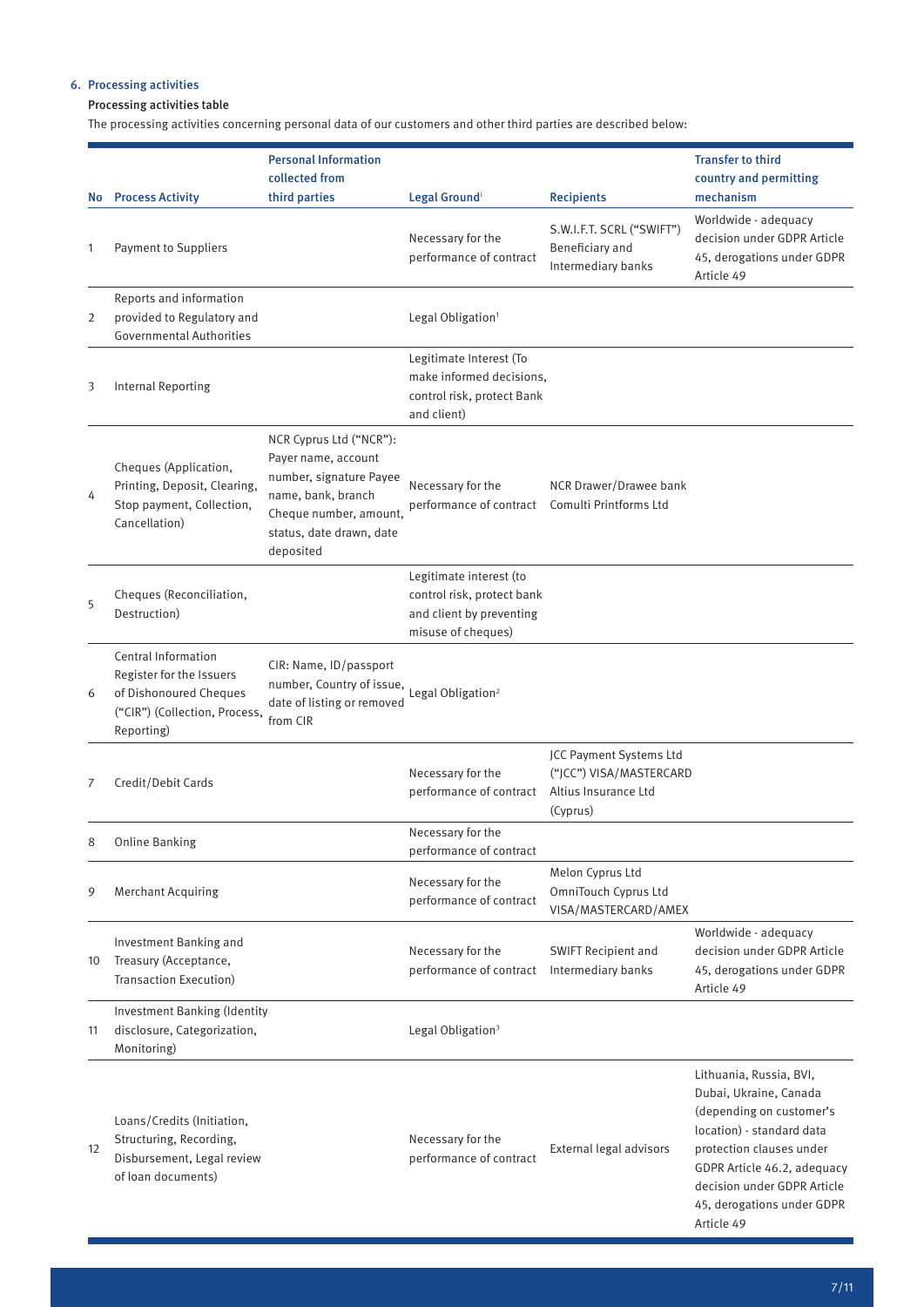|           |                                                                                                                                                       | <b>Personal Information</b>                                                                                                                                                                                                                                                                                                                                                                                                                                                          | <b>Transfer to third</b>                     |                                             |                                                                                                 |
|-----------|-------------------------------------------------------------------------------------------------------------------------------------------------------|--------------------------------------------------------------------------------------------------------------------------------------------------------------------------------------------------------------------------------------------------------------------------------------------------------------------------------------------------------------------------------------------------------------------------------------------------------------------------------------|----------------------------------------------|---------------------------------------------|-------------------------------------------------------------------------------------------------|
|           |                                                                                                                                                       | collected from                                                                                                                                                                                                                                                                                                                                                                                                                                                                       |                                              |                                             | country and permitting                                                                          |
| <b>No</b> | <b>Process Activity</b>                                                                                                                               | third parties                                                                                                                                                                                                                                                                                                                                                                                                                                                                        | Legal Groundi                                | <b>Recipients</b>                           | mechanism                                                                                       |
| 13        | Loans/Credits (Application,<br>Collection of information.<br>Evaluation, Risk<br>Assessment, Approval,<br>Drafting of legal documents,<br>Monitoring) | Artemis Bank Information<br>Systems Ltd ("ARTEMIS"):<br><b>Customer and Connected</b><br>Persons' name, father's<br>name, date & country<br>of birth, ID/passport,<br>address, legal proceeding<br>details, credit facilities<br>details per account,<br>bankruptcy and CIR<br>information. Online:<br>Related publicly available<br>information Department<br>of Lands and Surveys:<br>Property details Property<br>Valuers: Property value<br>and characteristics                  | Legal Obligation <sup>4</sup>                |                                             |                                                                                                 |
| 14        | Payments                                                                                                                                              | Payer's bank (in case<br>of incoming): Customer<br>name, account number,<br>IBAN, address, payment<br>details                                                                                                                                                                                                                                                                                                                                                                        | Necessary for the<br>performance of contract | SWIFT Beneficiary and<br>Intermediary banks | Worldwide - adequacy<br>decision under GDPR Article<br>45, derogations under GDPR<br>Article 49 |
| 15        | Know Your Customer ("KYC") and CIR information.<br>process for Trade Finance<br>Products                                                              | <b>ARTEMIS: Customer and</b><br>Connected Persons'<br>name, father's name,<br>date & country of birth,<br>ID/passport, address,<br>legal proceeding details,<br>credit facilities details<br>per account, bankruptcy<br>Online: Information<br>Gathering regarding<br>sanctions or negative<br>reputation Applicant's/<br>Guarantor's Bank: Client<br>and Applicant/Guarantor/<br>Related parties name,<br>ID/Passport, Contact<br>Information, Amounts,<br>Status, Expiration dates | Legal Obligation <sup>5</sup>                |                                             |                                                                                                 |
| 16        | Offering of Trade Finance<br><b>Products (Documentary</b><br>Credits and Guarantees)                                                                  | Applicant's/Guarantor's<br>Bank: Client and<br>Applicant/Guarantor/<br>Related parties name,<br>ID/Passport, Contact<br>Information, Amounts,<br>Status, Expiration dates.                                                                                                                                                                                                                                                                                                           | Performance of a contract                    | SWIFT Beneficiary and<br>Intermediary banks | Worldwide - adequacy<br>decision under GDPR Article<br>45, derogations under GDPR<br>Article 49 |
| 17        | Become a Customer/<br>Introducer (Background<br>Check, Evaluation,<br>Renewals)                                                                       | World-Check Database:<br>World-check profile<br>Online: Information<br>Gathering regarding<br>sanctions or negative<br>reputation                                                                                                                                                                                                                                                                                                                                                    | Legal Obligation <sup>5</sup>                |                                             |                                                                                                 |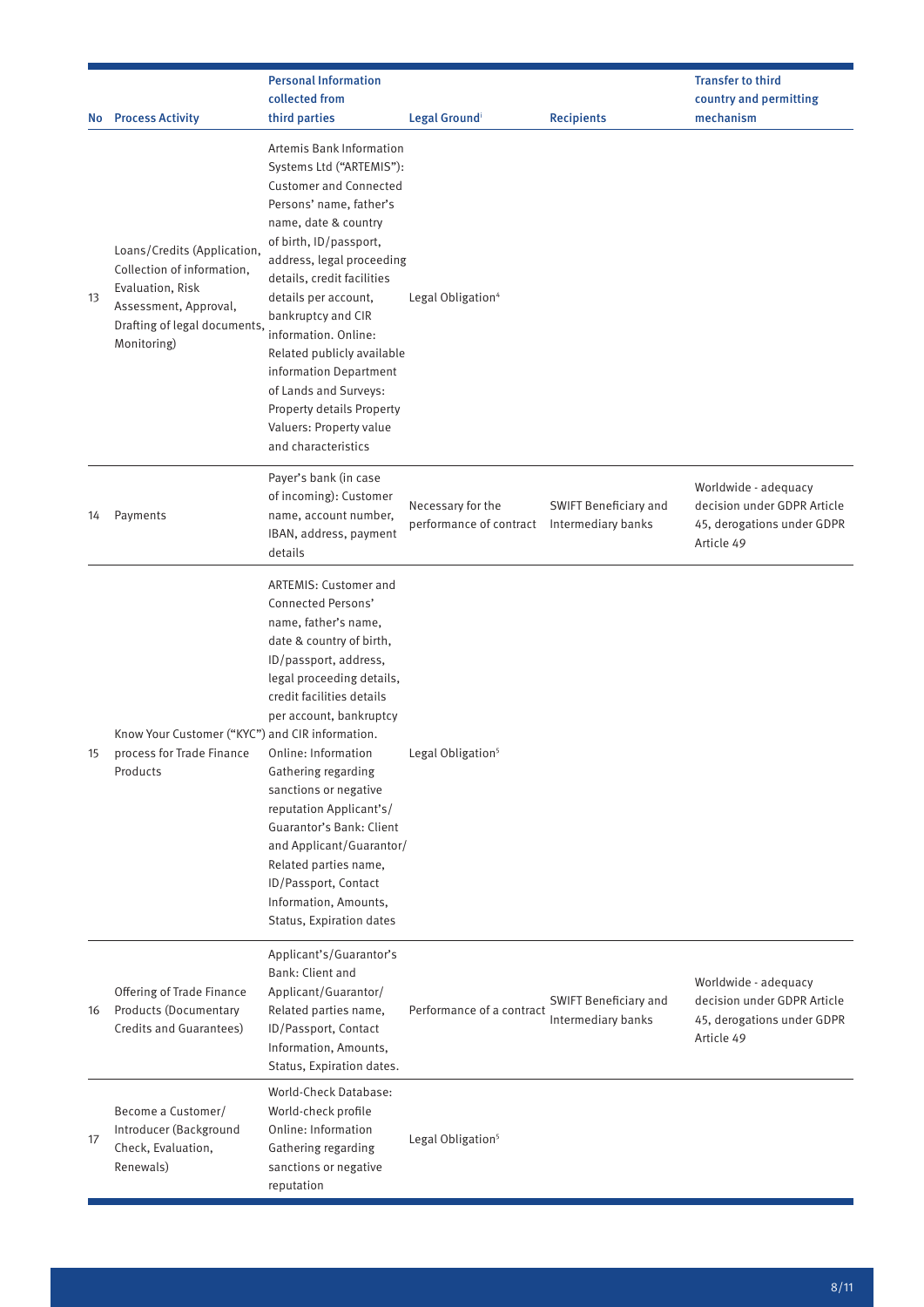|    |                                                                                             | <b>Personal Information</b>                                                                                          |                                                                                         |                                                                  | <b>Transfer to third</b>                                                                        |
|----|---------------------------------------------------------------------------------------------|----------------------------------------------------------------------------------------------------------------------|-----------------------------------------------------------------------------------------|------------------------------------------------------------------|-------------------------------------------------------------------------------------------------|
| No | <b>Process Activity</b>                                                                     | collected from<br>third parties                                                                                      | Legal Groundi                                                                           | <b>Recipients</b>                                                | country and permitting<br>mechanism                                                             |
| 18 | Become a Customer<br>(Acceptance-Rejection,<br>Open account, Product<br>Request)            |                                                                                                                      | Necessary for the<br>performance of a contract                                          | Raisin GmbH                                                      |                                                                                                 |
| 19 | <b>Standing Order</b>                                                                       |                                                                                                                      | Necessary for the<br>performance of contract                                            |                                                                  |                                                                                                 |
| 20 | Safe Deposit Box                                                                            |                                                                                                                      | Necessary for the<br>performance of contract                                            |                                                                  |                                                                                                 |
| 21 | Power of Attorney                                                                           |                                                                                                                      | Necessary for the<br>performance of contract                                            |                                                                  |                                                                                                 |
| 22 | Marketing (Email campaigns<br>& event invitations)                                          |                                                                                                                      | Consent                                                                                 | Sand Dune Mail Ltd<br>("SMTP2GO")                                |                                                                                                 |
| 23 | Marketing (Send material<br>and invitations by post,<br>profiling with no legal<br>effects) |                                                                                                                      | Legitimate Interest (to<br>promote products and<br>services to customers)               | Cyprus Post Authority and<br>Courier services (TNT, ACS,<br>DHL) |                                                                                                 |
| 24 | Closing of Account                                                                          |                                                                                                                      | Necessary for the<br>performance of contract                                            |                                                                  |                                                                                                 |
| 25 | Cash (Withdrawal/Deposit)                                                                   |                                                                                                                      | Necessary for the<br>performance of contract                                            | <b>JCC VISA/MASTERCARD</b>                                       |                                                                                                 |
| 26 | Banker's Draft                                                                              |                                                                                                                      | Necessary for the<br>performance of contract                                            |                                                                  |                                                                                                 |
| 27 | <b>AML Monitoring</b>                                                                       |                                                                                                                      | Legal Obligation <sup>6</sup>                                                           | Allied Engineering Group<br>("AEG")                              |                                                                                                 |
| 28 | Internal/External Audit                                                                     |                                                                                                                      | Legal Obligation <sup>7</sup>                                                           | <b>External Auditors</b>                                         |                                                                                                 |
| 29 | Unit for Combating Money<br>Laundering ("MOKAS")<br>(Exchange of information,<br>Action)    | MOKAS: Name, ID/<br>Passport number, other<br>related information.                                                   | Legal Obligation <sup>6</sup>                                                           |                                                                  |                                                                                                 |
| 30 | Correspondence inquiries-<br>inward/outward                                                 | Beneficiary and<br>Intermediary Banks:<br>Transaction details, other performance of contract<br>related information. | Necessary for the                                                                       | <b>SWIFT Beneficiary and</b><br>Intermediary banks               | Worldwide - adequacy<br>decision under GDPR Article<br>45, derogations under GDPR<br>Article 49 |
| 31 | Telephone Banking (Phone<br>recording)                                                      |                                                                                                                      | Consent                                                                                 |                                                                  |                                                                                                 |
| 32 | Recording video calls with<br>potential customers                                           |                                                                                                                      | Consent                                                                                 |                                                                  |                                                                                                 |
| 33 | <b>Issuing of Statements</b>                                                                |                                                                                                                      | Necessary for the<br>performance of contract                                            |                                                                  |                                                                                                 |
| 34 | Telephone Banking (Service)                                                                 |                                                                                                                      | Legitimate Interest (to<br>serve client via the<br>preferred means of<br>communication) |                                                                  |                                                                                                 |
| 35 | Administration of emails<br>(rcb@rcbcy.com,<br>info@rcbcy.com)                              |                                                                                                                      | Legitimate Interest (to<br>serve client via the<br>preferred means of<br>communication) |                                                                  |                                                                                                 |
| 36 | Storing of Data                                                                             |                                                                                                                      | Legal Obligation <sup>8</sup>                                                           |                                                                  |                                                                                                 |
| 37 | Managing correspondence                                                                     |                                                                                                                      | Legitimate Interest (to<br>effectively and centrally<br>manage correspondence.) DHL)    | Cyprus Post Authority and<br>Courier services (TNT, ACS,         |                                                                                                 |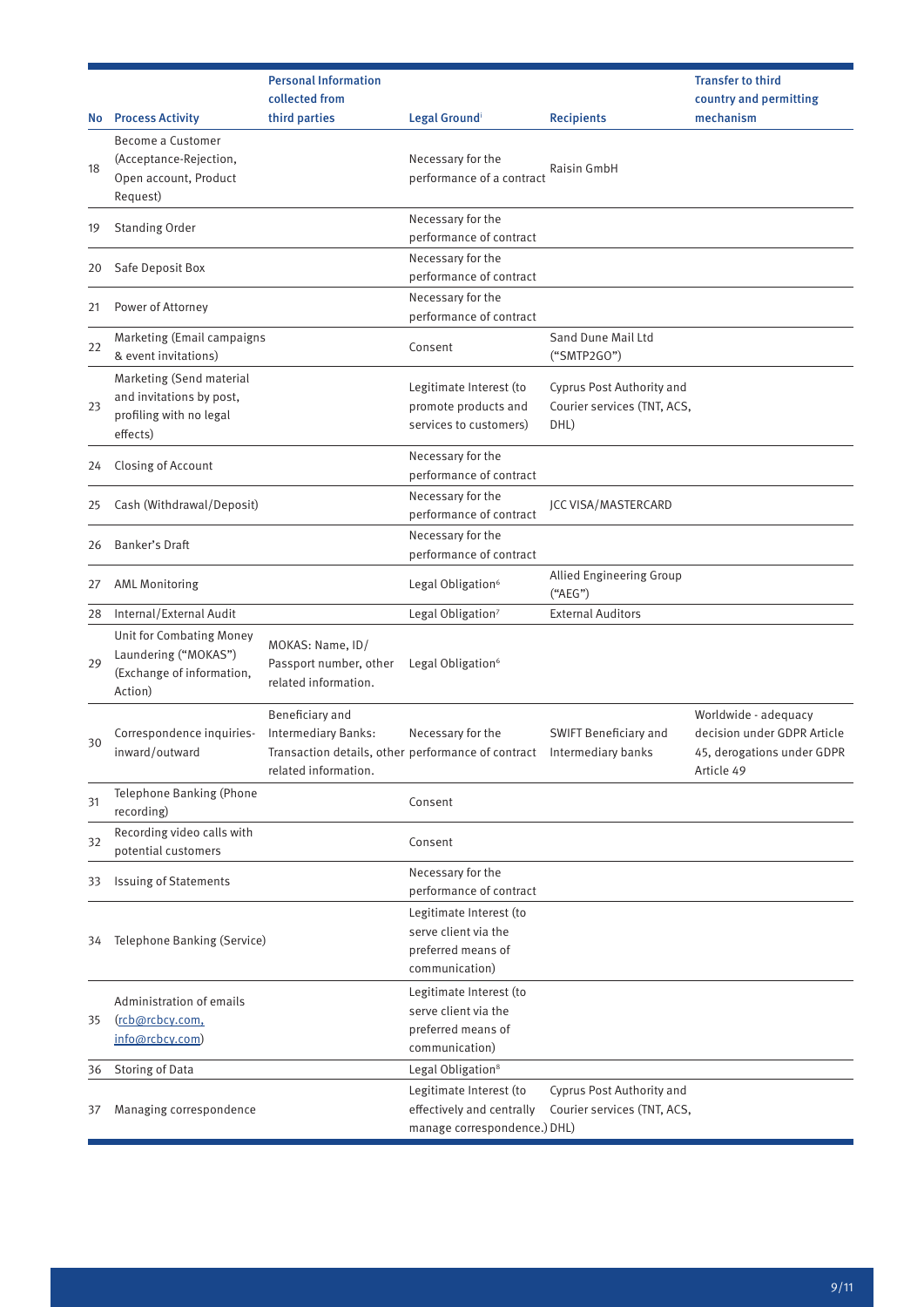| No.      | <b>Process Activity</b>                                                                                                                             | <b>Personal Information</b><br>collected from<br>third parties                                                                                                                                             | Legal Groundi                                                                                                                                                                   | <b>Recipients</b>                                                                                                                                  | <b>Transfer to third</b><br>country and permitting<br>mechanism                                                  |
|----------|-----------------------------------------------------------------------------------------------------------------------------------------------------|------------------------------------------------------------------------------------------------------------------------------------------------------------------------------------------------------------|---------------------------------------------------------------------------------------------------------------------------------------------------------------------------------|----------------------------------------------------------------------------------------------------------------------------------------------------|------------------------------------------------------------------------------------------------------------------|
| 38       | Translation                                                                                                                                         |                                                                                                                                                                                                            | Legitimate Interest (to<br>enable processing of<br>documents in different<br>languages)                                                                                         | <b>Amira Dialect Translation</b><br>Agency, Constantinos<br>Triantafyllides,<br>Christodoulou Andriana,<br>Press and Information<br>Office ("PIO") | Russia - standard data<br>protection clauses under<br>GDPR Article 46.2                                          |
| 39       | Transfers/Payments<br>(Request and evaluation of<br>supporting documents)                                                                           |                                                                                                                                                                                                            | Legal Obligation <sup>6</sup>                                                                                                                                                   |                                                                                                                                                    |                                                                                                                  |
| 40       | IT Monitoring/Maintenance/<br>Activity Logging/Log<br>Reviewing (Firewall,<br><b>Intrusion Prevention</b><br>and Detection Systems,<br>Backups)     |                                                                                                                                                                                                            | Legal Obligation <sup>9</sup>                                                                                                                                                   | <b>G4S Secure Solutions</b><br>(Cyprus) Ltd                                                                                                        |                                                                                                                  |
| 41       | IT (System Maintenance,<br>Mail scanning and tracking<br>systems)                                                                                   |                                                                                                                                                                                                            | Legitimate Interest (to<br>eliminate risk of data<br>breach)                                                                                                                    | Odyssey Consultants Ltd                                                                                                                            |                                                                                                                  |
| 42<br>43 | <b>Dealing Room Recordings</b><br>Outsourcing to external<br>lawyers                                                                                |                                                                                                                                                                                                            | Legal Obligation <sup>10</sup><br>Legitimate Interest (to<br>engage third parties<br>to collect any amounts<br>due and payable to the<br>bank and/or enforce any<br>securities) | <b>External Lawyers</b>                                                                                                                            | Dubai, Russia (depending<br>on Customers location) -<br>derogations under GDPR<br>Article 49                     |
| 44       | Investment Funds (Approval<br>of investor subscribers,<br>monitoring renewals of<br>investors information)                                          |                                                                                                                                                                                                            | Legal Obligation <sup>11</sup>                                                                                                                                                  |                                                                                                                                                    |                                                                                                                  |
| 45       | <b>Investment Funds</b><br>(Agreement, statements,<br>redemption, fund reporting)                                                                   |                                                                                                                                                                                                            | Necessary for the<br>performance of contract offices                                                                                                                            | Funds' representative                                                                                                                              | Ukraine - derogations under<br>GDPR Article 49                                                                   |
| 46       | <b>Content Management</b><br>System of RCB Website<br>(Becoming a customer,<br>Feedback)                                                            |                                                                                                                                                                                                            | Legitimate Interest (to<br>serve client/potential<br>client via the preferred<br>means of communication)                                                                        | <b>Articul Production Ltd</b><br>(Articul Media)                                                                                                   | Russia - standard data<br>protection clauses under<br>GDPR Article 46.2                                          |
| 47       | <b>Handling Complaints</b>                                                                                                                          |                                                                                                                                                                                                            | Legal Obligation <sup>9</sup>                                                                                                                                                   |                                                                                                                                                    |                                                                                                                  |
| 48       | Press Office & Media<br>Communication (Corporate<br>gifts, media engagement,<br>press release, corporate<br>social responsibility,<br>sponsorships) | UK Hellenic organisation, Legitimate Interest<br>UK Bank Council, Public<br>information: Name, Title, corporate events, to<br>Contact details, Company promote Bank through<br>name Photographer:<br>Photo | (to inform media of<br>social responsibility and<br>sponsoring)                                                                                                                 |                                                                                                                                                    |                                                                                                                  |
| 49       | FATCA/CRS (Collection and<br>Reporting to tax department<br>of reportable jurisdiction)                                                             |                                                                                                                                                                                                            | Legal Obligation <sup>12</sup>                                                                                                                                                  |                                                                                                                                                    | Worldwide - legally binding<br>and enforceable instrument<br>between public authorities<br>under GDPR Article 46 |
| 50       | Social grants (Mother's,<br>Child, Student grants,<br>Minimum guaranteed<br>income)                                                                 | Government: Name, ID/<br>Passport number, Date<br>of birth, signature, Alien<br>registration certificate,<br>country of passport                                                                           | Legal Obligation <sup>13</sup>                                                                                                                                                  |                                                                                                                                                    |                                                                                                                  |